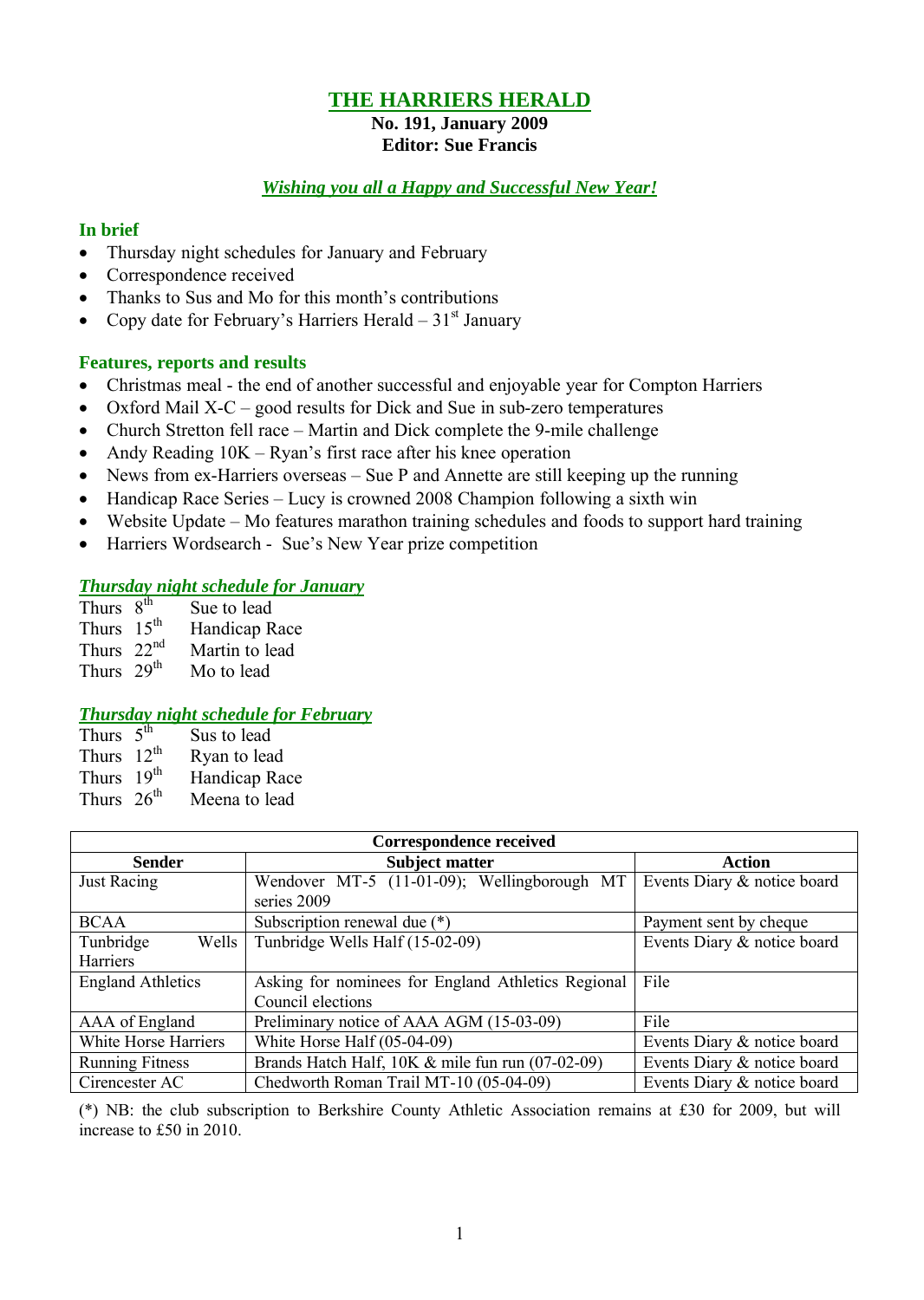## *Compton Harriers Christmas Meal* **Sue**

A total of 18 Harriers and partners attended the meal at 'The Wheatsheaf', East Hendred, five days before Christmas. Most of the Christmas regulars were there, along with Rich and Charlotte for whom this was their first Harriers Christmas meal. We had an area of the pub to ourselves and were arranged on two tables of nine, which worked very well, except for the fact that it meant that one couple was split between the two tables (sorry Peter and Sally). The meal was excellent – fast and friendly service, plenty of nice food and good value (...until the 10% service charge put in an unexpected appearance at the end of the bill).

The meal was followed by the traditional presentations and games. Sue announced the results of the 2008 Handicap championship (for full results see later). Martin and Dick each received a pack of Jaffa cakes for taking the runners' up spots, but it came as no surprise that Lucy was crowned 2008 champion for her consistent and excellent improvement throughout the year. She was presented with the annual trophy and some Jaffa cakes. Sue then presented Jan K with a box of chocolates to thank her for her support of the Harriers throughout the year, in particular for time-keeping at the Handicap, Boundary and Relay races. Dick got out his party poppers, which were loaded with Christmas baubles - Ryan and Gerry seemed to be particularly good shots at hitting Martin.

Mo produced his annual 'webmaster's quiz' featuring questions on fitness, training and Olympic athletes. The winning trio was Kev, Emma and bump who won a red rear light for night running – no excuses now, Kev. Lucy received a reflective band as runner-up. Tom and Maggy's quiz on Irish medical conditions resulted in a draw between Sally & Peter, and Sue & Mo, both couples having scored full marks. With only one prize at stake, Tom asked the tie-breaker question: What Irish medical condition is defined as 'a backwards Welshman'? Sue reckoned the answer was 'fat' (as in backwards 'taf'), but this was not right! No one could work out the 'real' answer ('Di-rear') so, following the toss of a coin, the Champagne went to Peter and Sally. Dick had set a pictorial quiz all about lorries and their logos, and was a bit surprised how little the rest of us knew about this subject. Pete and Jan H were top scorers and won the bottle of whiskey.

Once again, the Christmas meal marked end of a successful and enjoyable year for Compton Harriers.



Lucy receives the Handicap trophy Socialising between competitions

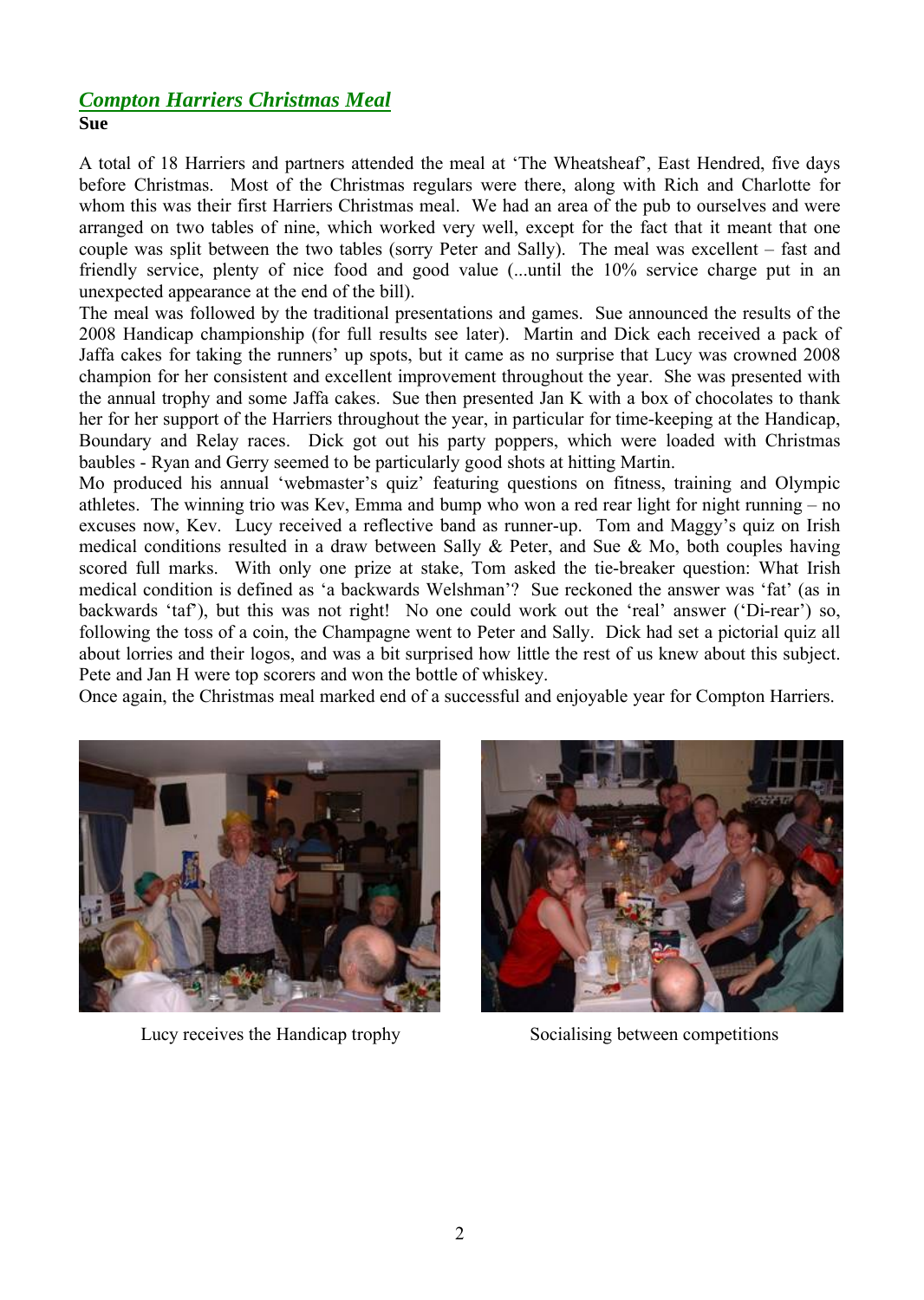# *Oxford Mail X-C series*

**Sue**

## *Race 2 - Culham, 7 th December*

The Culham race venue is down by the Thames and, in contrast to 2007's waterlogged and windy event, this year's race was held on a bright, dry and still day. The ground was firm, as the temperature was barely above freezing but, without any wind, it didn't seem cold. The sun shone over the frosty slopes and the birds twittered on the river banks – it was just a perfect winter's day for a run….

I was the only Harrier to compete for Team Kennet on this occasion, and I finished 6<sup>th</sup> in a field of 105, in 22:14. Along with team Kennet's Rachael Elliot  $(2^{nd})$  and Helen Preedy  $(7^{th})$  we formed the winning team on the day. The race was won by Melissa Hawtin (Oxford City) in 20:08.

## *Race 3 - Banbury, 4 th January*

Once again, the weather was bitterly cold and frosty, but dry and still for the Banbury race. The ground was nice and firm and, with the exception of a few frozen puddles, frozen ruts and a couple of logs to negotiate, the going was good underfoot. The ladies race was won by Frances Briscoe (White Horse H) in 17:09, while team Kennet's Rachael Elliot was  $3^{rd}$  (17:40). I started at a sensible pace and gradually worked my way up form  $20^{th}$ spot to finish  $6<sup>th</sup>$  (18:46). There were 109 finishers. Unfortunately we had no third lady runner to complete the team. The mens race was won by Steve Kimber (Headington RR, 26:45), but he didn't have his usual large lead this time and several other runners, including Team Kennet's Mark Shepherd  $(7<sup>th</sup>, 27:45)$  were not far behind. Dick had a good race to finish  $102<sup>nd</sup> (34:17)$ , not far behind Nick Bull. There were 215 finishers. The scoring six finished as 4<sup>th</sup> team.

# *Church Stretton Fell Race, 7 th December*

In equally pleasant conditions, Martin and Dick completed a 9-mile fell race finishing 38<sup>th</sup> and 88<sup>th</sup> respectively, in a field of 220 competitors.

## *Ryan's debut race with his new knee*

**Sus**

I managed ages ago, with out any difficulties, to get Ryan to sign up to do the Andy Reading 10K because it is a flat race so it would be good to do as a first time event after his operation. He promised me that he would not go mad and, after my recent marathon, my left calf had been playing up so a start in the sub-45 min box seemed to be a sensible choice. We planned to take it easy to start with and then see how we felt. After a couple of Ks we both felt fine so we decided that we would start to push it a bit. I caught up with Ryan again at about 6K only to confirm that all was fine and off he went again. We both finished with a sub-43 min time but best of all, apart from a sore throat from breathing heavily, Ryan was fine and my calf was on form. We went home with cakes for our other halves to enjoy, to celebrate the good news.

## *News from ex-pat ex-Harriers*

Those who remember ex-Harriers Sue Paulin and Annette Benmore may be interested to hear some of their news sent in Christmas correspondence. Sue and husband Dave are now settled in New Zealand. Along with their day-jobs, they are kept very busy with their small-holding, and now have ducks and chickens and are preparing to have some sheep, along with the cats and dogs. They competed as part of a team of three in the 'Goldrush Challenge' which took place over several days and involved running, kayaking and mountain biking. They would have enjoyed the event had it not been for their spoilsport team-mate who took it far too seriously, had a rant at Dave and decided to withdraw the team when he thought Sue was cycling too slowly. Sue is now running regularly, though not competitively, with her work colleagues.

Annette and family still live near Chicago. Annette combines a bit of running with cycling, swimming and yoga. She occasionally competes in triathlons, and had a great race in the hilly triathlon in Galeena, where she was first in her age category. Annette and Chris' daughters Megan (8) and Sophie (6) are also very sporty and both finished first in their year-group in their school 1-mile races.

Sue and Annette both send their best wishes to those Harriers who knew them.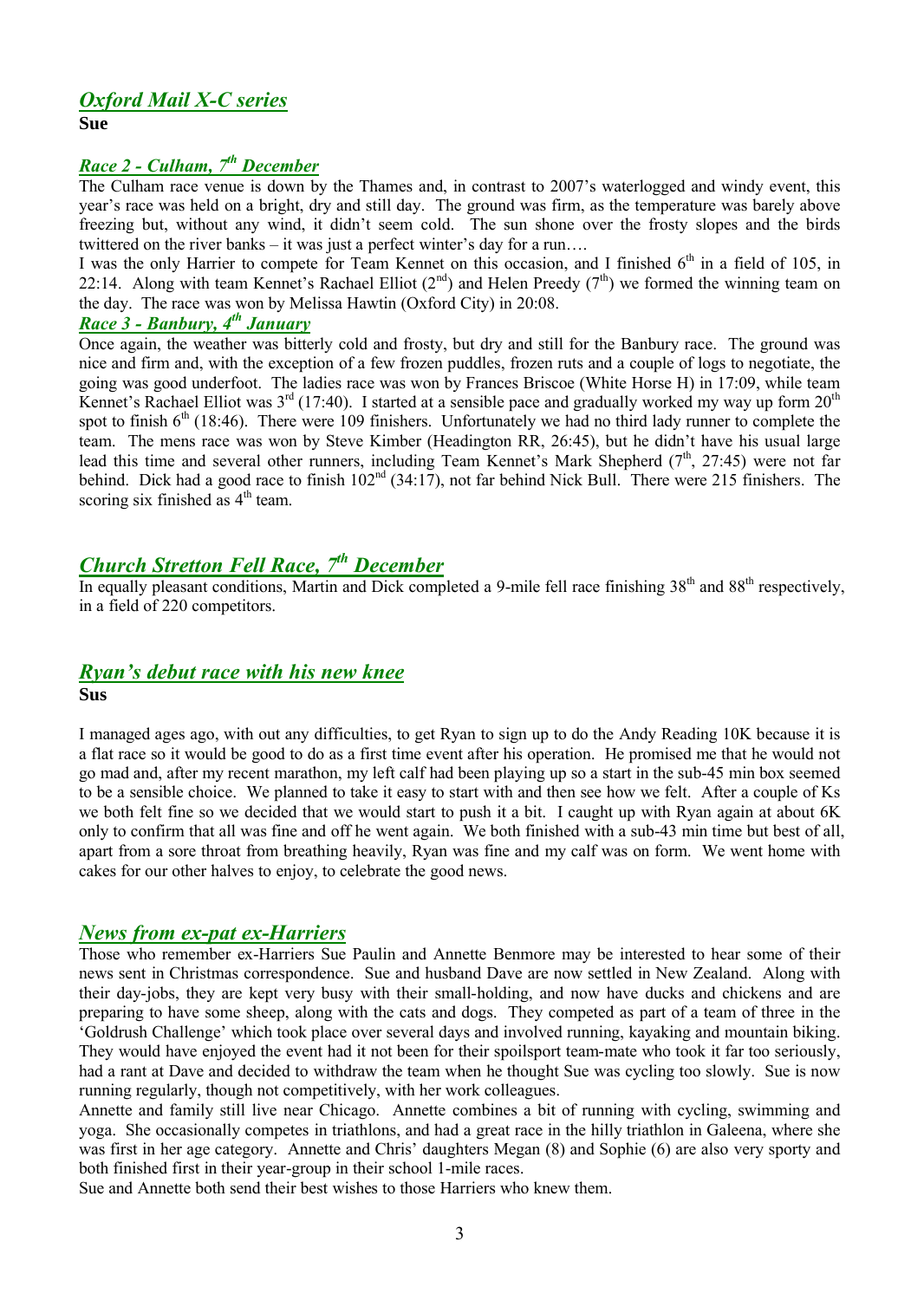## *Handicap Race* **Sue**

December's Handicap Race was held around the 'Village lap' route, on a cold, dark and dampish evening. Once again, Lucy set a PB, knocking a few more seconds off her November time, and winning the race with a 30-second margin. Everyone else finished in quite close succession. Sue moved ahead of Matt in the finishing straight, only to be overtaken by Martin. Dick took fifth spot, and Meena put in a good performance just five days after the Florence marathon.

Congratulations to Lucy, and thanks to Jan for timing, with help from Tom. The next race is scheduled for  $15<sup>th</sup>$  January and will be around the Village lap route (starting and finishing from outside the Kearns' house unless you hear otherwise).

| Pos | <b>Name</b> | <b>Start time</b> | <b>Finish time</b> | <b>Actual time</b> | Handicap<br><b>Beaten?</b> |
|-----|-------------|-------------------|--------------------|--------------------|----------------------------|
|     | Lucy        | 2:03              | 14:34              | 12:31              | $-0:26$                    |
|     | Martin      | 3:48              | 15:04              | 11:16              | $+0:04$                    |
| J   | Sue         | 3:12              | 15:08              | 11:56              | $+0:08$                    |
|     | Matt        | 3:10              | 15:12              | 12:02              | $+0:12$                    |
|     | Dick        | 2:53              | 15:20              | 12:27              | $+0:20$                    |
|     | Meena       | 0:16              | 15:32              | 15:16              | $+0:32$                    |

## *2008 Handicap Championship result*

December's Handicap completed the 2008 nine-race series. Thanks to everyone who took part – a total of 13 of you ran at least one race, while Lucy and Sue were the only runners to race all nine. Each runner's five best scores were added up to determine their final score. Congratulations to Lucy who won six of the nine races and was the overall winner, regaining the title she also won in 2006 and 2004. It was a tight finish between Martin, Dick and Sue for second and third spots, but Martin's good performance in the last two races gave him second place, with Dick and Sue on equal points for third.

I will aim to arrange the 2009 Handicap series with the same format; however, any suggestions for improvement are welcome, so long as you let me know before the first race on  $15<sup>th</sup>$  January.

| Pos.             | <b>Name</b> | Race points                  |                         |                          |                |                |                |                          |                          |                |              |
|------------------|-------------|------------------------------|-------------------------|--------------------------|----------------|----------------|----------------|--------------------------|--------------------------|----------------|--------------|
|                  |             | Race                         | Race                    | Race                     | Race           | Race           | Race           | Race                     | Race                     | Race           | <b>Total</b> |
|                  |             | 1                            | $\boldsymbol{2}$        | 3                        | 4              | 5              | 6              | 7                        | 8                        | 9              | (best 5)     |
| $\mathbf{1}$     | Lucy        | 5                            | $\overline{7}$          | 5                        | 7              | 7              | 7              | 6                        | 7                        | 7              | 58 (35)      |
| $\boldsymbol{2}$ | Martin      | 6                            | $\overline{\mathbf{4}}$ | ۰                        |                | $\overline{4}$ | 6              | $\overline{\phantom{a}}$ | 6                        | 6              | 33(28)       |
| $3=$             | <b>Sue</b>  | 3                            | 6                       | 6                        | $\overline{2}$ |                | $\overline{2}$ | 3                        | 4                        | 5              | 32(24)       |
| $3=$             | Dick        | 7                            | ٠                       | $\overline{\phantom{0}}$ | 6              | $\overline{3}$ | 4              | $\overline{4}$           | 3                        | 3              | 30(24)       |
| 5                | Peter L     | $\overline{2}$               | -                       | ۰                        | $\overline{3}$ | 5              | 5              | $\overline{\phantom{a}}$ | 5                        | ۰              | 20           |
| 6                | Andy        | 4                            | ۰                       | 7                        | -              | $\overline{2}$ | ۰              | $\overline{\phantom{a}}$ | $\overline{\phantom{a}}$ | ۰              | 13           |
| $7=$             | Pete H      |                              | 5                       | $\blacksquare$           | $\overline{4}$ | ۰              |                | $\overline{\phantom{a}}$ | $\overline{\phantom{a}}$ | ۰              | 11           |
| $7=$             | Meena       | -                            | -                       | ۰                        | ۰              | 6              |                | ۰                        | 2                        | $\overline{2}$ | 11           |
| 9                | Matt        | $\qquad \qquad \blacksquare$ | ٠                       | ۰                        | ۰              | ٠              | -              | 5                        |                          | 4              | 10           |
| 10               | Sally       | $\qquad \qquad \blacksquare$ | ۰                       | ۰                        | 5              |                | 3              | $\overline{\phantom{a}}$ | $\overline{\phantom{a}}$ | ۰              | 9            |
| 11               | Rich        | -                            | -                       | ۰                        | ۰.             | Ξ.             | -              | $\mathbf{r}$             |                          | ۰              | 8            |
| 12               | Kirsty      |                              | ۰                       | $\overline{4}$           |                | Ξ.             | Ξ.             | $\overline{\phantom{a}}$ | $\overline{\phantom{a}}$ | ۰              | 6            |
| $13=$            | <b>Sus</b>  | ۰                            | ۰                       | ۰                        | ۰.             |                | ۰              | ۰                        | $\overline{\phantom{a}}$ | ۰              |              |
| $13=$            | John        |                              | -                       | ۰                        | ۰.             | ۰              | ۰              | ۰                        | ۰                        | ۰              |              |